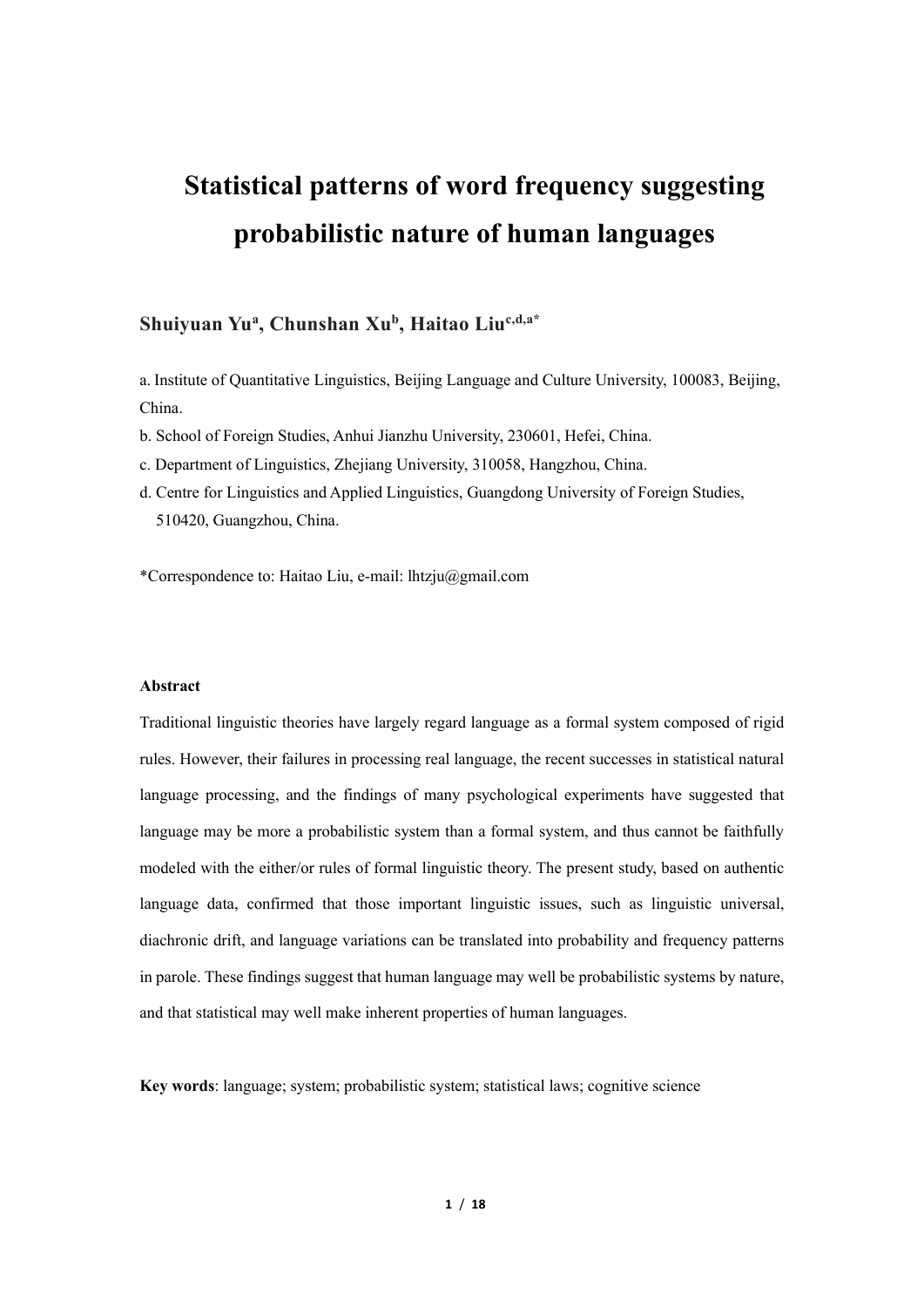# **1. Introduction**

Language makes a vital part of human intelligence and cognition, a medium of information communication [1] and culture [2], and a vehicle of human thinking and knowledge [3], which is often believed to differentiate human beings from animals [4, 5]. Hence, to decipher the mystery of human beings and human intelligence, we probably have to understand how language works and evolves. For this purpose, various linguistic theories have been formulated. Since the beginning of 20<sup>th</sup> century, incessant efforts have been devoted to establishing various formal linguistic theories that try to model human languages in terms of rigid either/or rules [6-8]. However, these theories, though having considerably extended our knowledge of human languages, probably have not sufficiently revealed the secrets of language. For example, these theories often have difficult in accounting for the gradual changes of language. What is more, these theories have largely failed in practical applications like natural language processing [9]. These linguistic theories can be traced back to Saussure[10], the founder of modern linguistics, who drew the distinction between langue [the abstract formal language system] and parole[the authentic language use], contending that the only mission of linguistics is to establish the langue, a formal system of strict rules that represents the essential knowledge of human language. But the wild bushes of authentic language seem to always present so many exceptions to the formal, neat, and clear-cut rules of linguistic theories that these theories often face tremendous difficulties when it comes to process real languages [11]. In contrast, the statistics-oriented approaches based on corpus have reaped stunning achievement in natural language processing [12]. This fact suggests that, probably, those formal theories may oversee a vital property of human language, the frequency and probability in authentic language use, and neglecting this probabilistic nature of human languages may be responsible for the failure of rigid formal linguistic theories to correctly model human language.

So, language is probably more a probabilistic system than a formal system of rigid rule, a probabilistic system grounded in actual linguistic behaviors, consisting not so much in langue as in parole. Linguistic units and their relations at different levels are distributed in probability spaces established through language use, and these probabilities make inherent properties of human languages. This revolutionarily new conception may explain why recent achievements of NLP are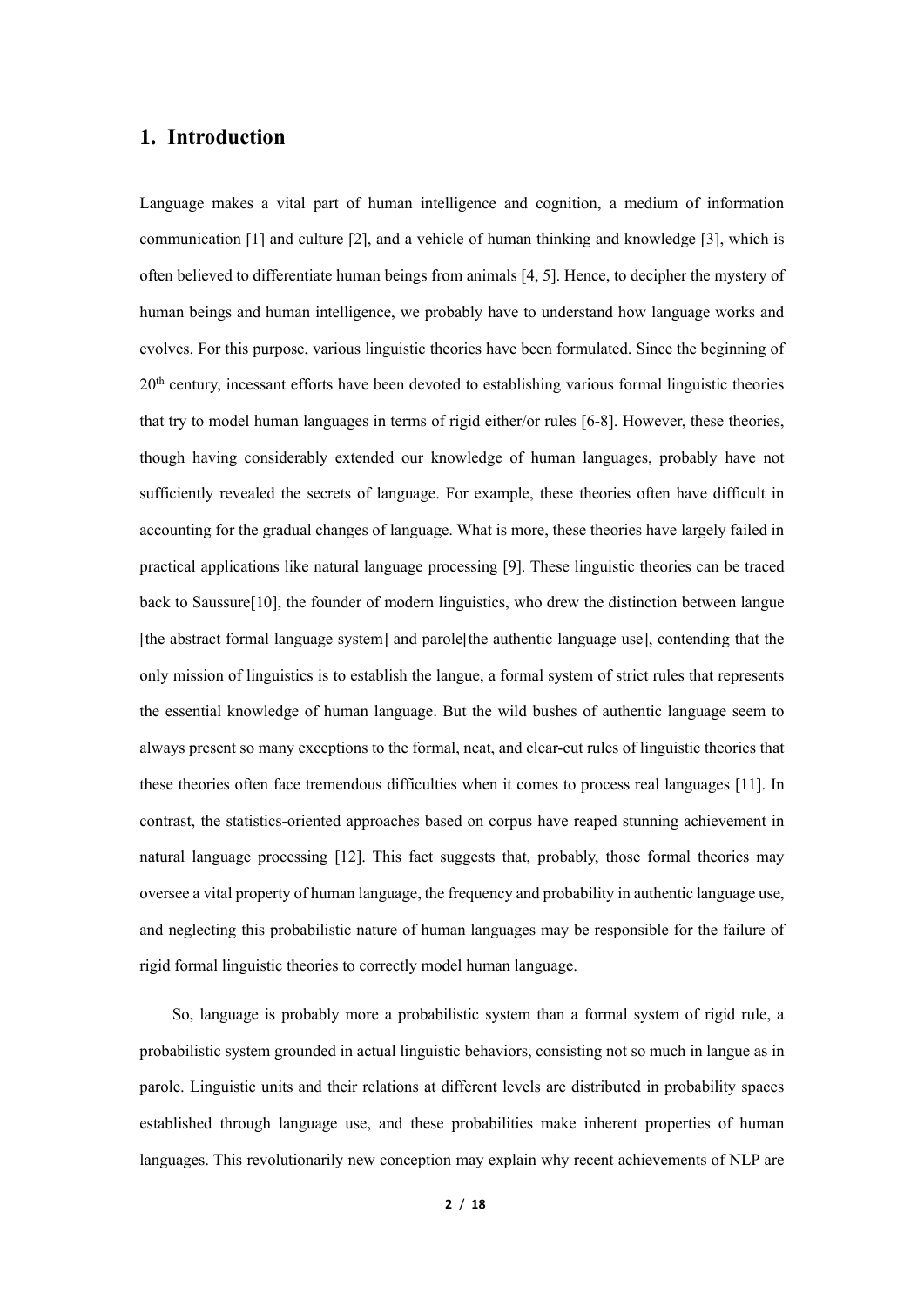largely ascribed to computer scientists and mathematicians, not linguists: these NLP technologies mostly rely on probabilistic models extracted from large data of authentic language use, i.e. the parole, bearing very little on the formal linguistic theories [12]. These successes in NLP strongly suggest that language is probably not, or at least not merely, a formal system, but a probabilistic system well-grounded in authentic language use [13-15].

In fact, some linguistic studies have suggested important roles of frequency and probability in language production, comprehension, and change. Experiments have affirmed frequency and probability as a major factor regulating language comprehension [16-18], influencing language acquisition [19-21], shaping syntactic patterns [22], driving the emergence and evolution of linguistic constructions [23]. Experiments also reported that high frequency words are easy to memorize and recognize [24], that high frequency brings about ready and accurate word judgments [25], and that frequency has much effect on the variation of language in a community [26]. These findings suggest that frequency and probability information of language use are stored in human minds, influencing language comprehension, language production, language acquisition, sociolinguistics, etc.

Language as a probabilistic system rooted in parole is a revolutionarily new idea, which may provide a new perspective for us to understand human cognition, human intelligence, and human languages. But this new idea must be anchored to ample evidences. Cognitive and psychological studies, mostly microscopic and isolated, have presented some empirical evidences. But they are not sufficient: macroscopic and systemic evidences are also indispensable, which is what the present study seeks. If this new idea is right, it may be expected that the important linguistic issues are not qualitative matters of yes/no dichotomies but quantitative matters of probability or frequency distributions. For example, linguistic universals [27-28] may manifest as universal patterns of probability or frequency widely found human languages. In other words, if language is a probabilistic system, some macroscopic statistical patterns might be found in almost all human languages, which are linguistically significant enough to stand as linguistic universals. Similarly, if language is a probabilistic system, the changes of language must be changes in statistical pattern of language use. In this sense, diachronic change[29] and personal styles[30], which are the pivotal concerns of historical linguistics and social linguistics, can also be captured in terms of changes and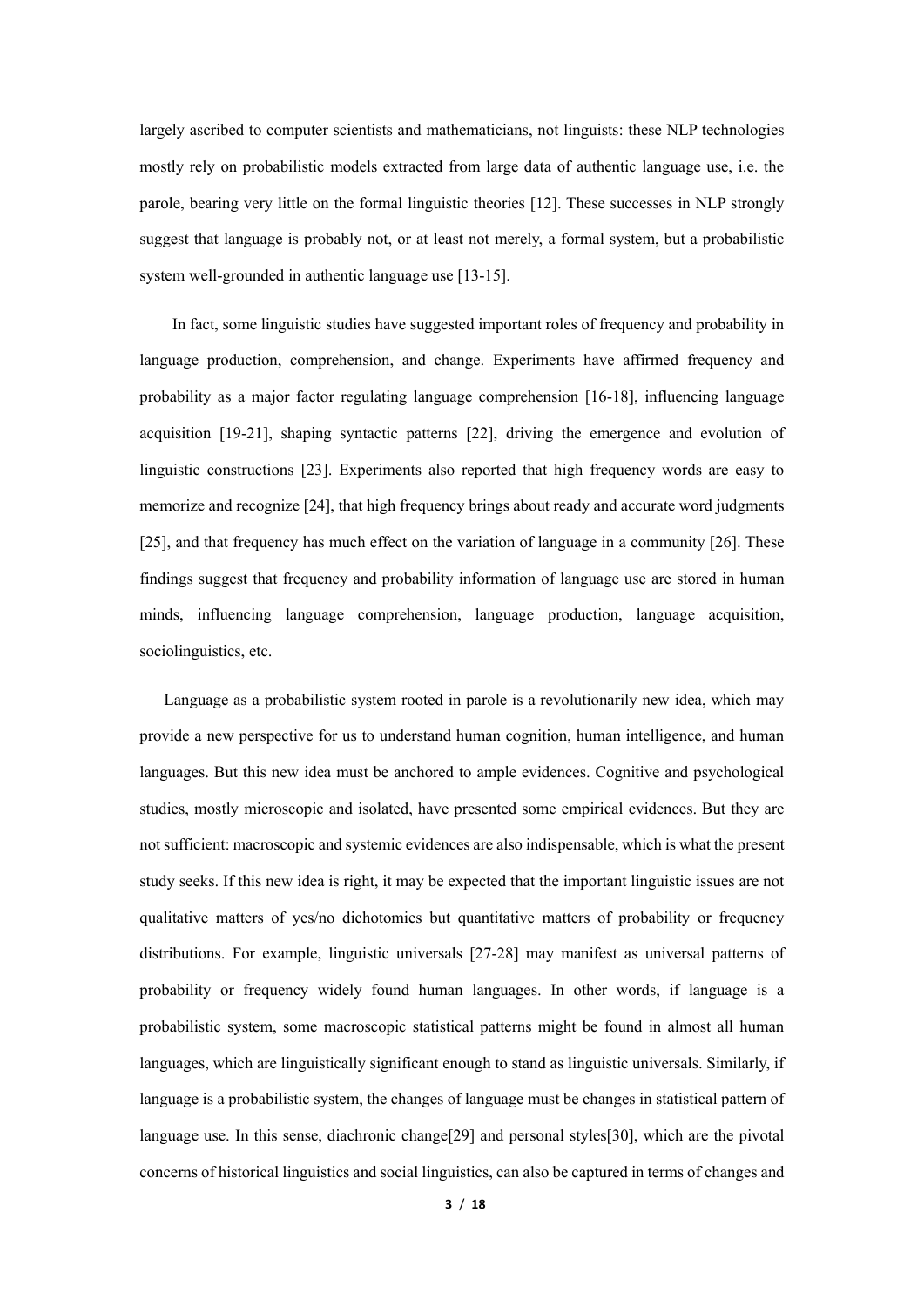variations in those overall statistical patterns found in language data. To recap, the statistical patterns of probability or frequency may well have quantifiable changes over time, across regions, and among persons, which may account for diachronic drift, regional varieties, and personal styles. If these fundamental linguistic issues are actually issues of probability and frequency, we may have macroscopic evidences that language is very likely to be a probabilistic system. This type of evidences is sought for the first time in the present study, which conducted the first large-scale statistical investigations into word frequency distribution of multiple languages that spans several hundred years. This study concentrates on word frequency distribution because on one hand, words are probably the least controversial linguistic units, which play fundamental roles in language, and on the other, their frequencies make the basis of virtually all statistical properties found at higher linguistic levels. Our findings suggest that the statistical patterns of word frequency can reflect both linguistic universals and linguistic variations mentioned above, which indicates that statistical patterns may make inherent properties of human languages, and thus supports the idea that language is a probabilistic system [31-32].

# **2. Material and methods**

### *2.1. Language materials*

105 languages from 12 language families in Leipzig Corpora [33] are used as language materials for the investigations into word frequency distributions. Google Books Ngram Viewer[34] is used as language materials for the study of diachronic drifts of word frequency distributions. The language materials for explorations into personal variations in word frequency distribution come from Project Gutenberg [35], of which the present study selects 2707 works by 316 authors born in the 19th century. Most of these authors have less than 10 works, with very few of them having more than 10 works. When collecting statistics, we exclude numbers and punctuations, which have little to do with essential properties of language.

### *2.2 Indices of language change*

Cosine similarity and spearman rho are the measures of changes in the kernel lexicon (the set of 3000 most frequent words). Cosine similarity indicates word set similarity, that is, the degree of

**4** / **18**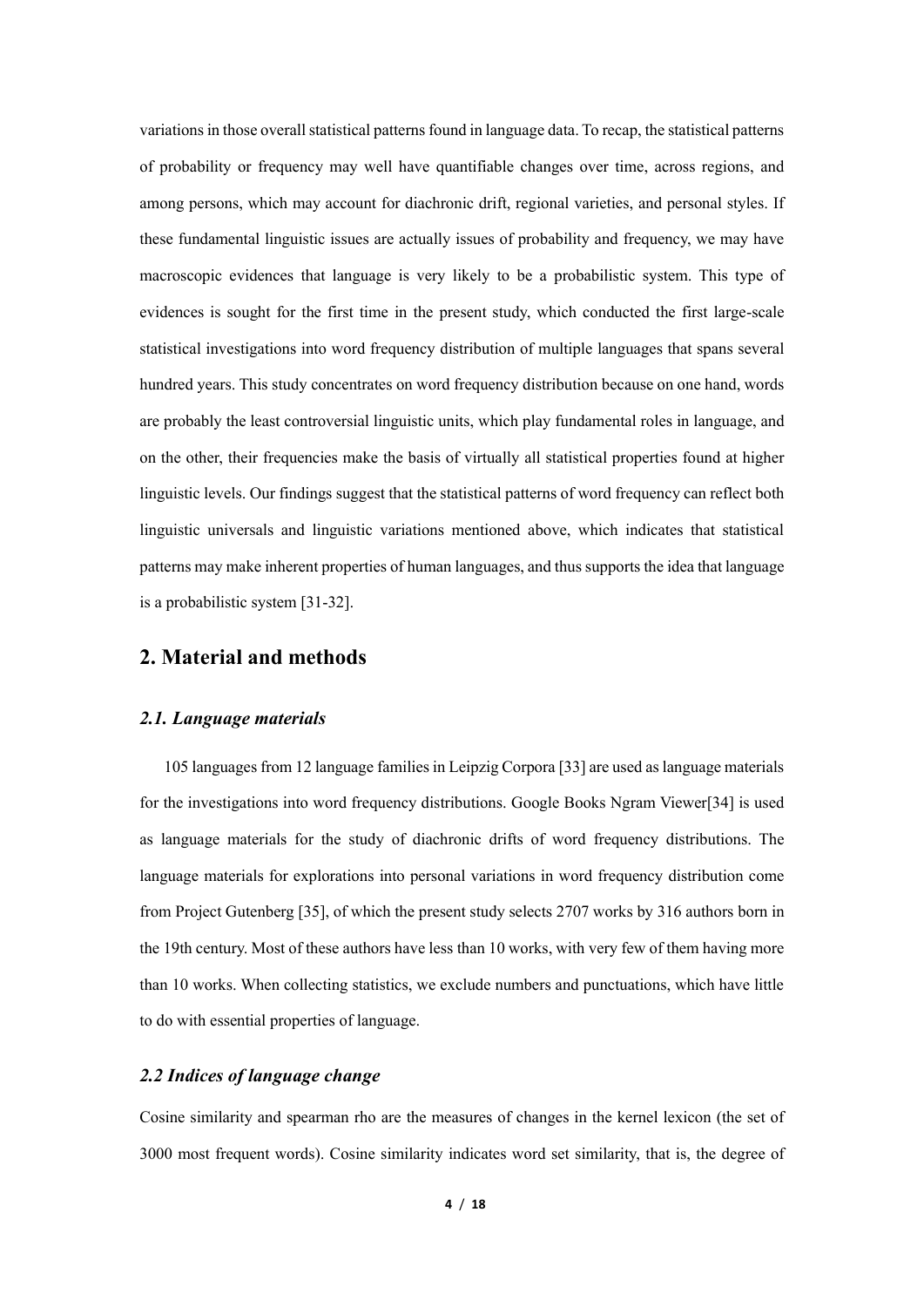overlap between two word-sets by measuring the fraction of the intersection size of two sets divided by the geometric mean of the two set sizes, which ranges between 0 and 1. Spearman's rho measures the degree of correlation between 2 word frequency rank orders, that is, the degree of similarity between two word sets in terms of their word frequency rank order.

cosine similarity: 
$$
O(A, B) = \frac{|A \cap B|}{\sqrt[2]{|A| \cdot |B|}}
$$
 (1)

Spearman rho: 
$$
r_s = 1 - \frac{6 \sum d_i^2}{n(n^2 - 1)}
$$
 (2)

In these two formulae, A and B represent two kernel lexicon,  $d_i$  is the order difference between two sequences (two word frequency rank orders), n is the number of observations (sequence length). The value of Spearman rho ranges between  $-1$  and  $+1$ , and the symbols  $+$  and  $-$  presents the direction of correlation.

Actually, these two indices are closely related to each other. This study calculates the two indices of six languages in Google Book at time intervals of 1,2,4,8,16,32,64 years, and then calculates the correlation coefficients between these two groups of indices. The results show that the coefficients are very high: for American English, the coefficient is 0.9099, for British English, it is 0.9780, for French it is 0.9858, for German it is 0.9595, for Italian it is 0.9736, for Spanish it is 0.9837.Hence, we can use either of them to measure linguistic similarity.

# *2.3. Personal styles indicated by the kernel lexicon ( the set of the 3000 most frequent words)*

Kernel lexicon may reflect some fundamental language properties. The individual differences in the kernel lexicon hence may mark personal language styles. This study collected, from Gutenberg Project, 2707 works by 316 authors. Word frequency distributions of the 3000 most frequent words (the kernel lexicon) are extracted from all these 2707 works to serve as the standard of comparison. For each word (wi) in these 3000 words, its standard frequency is *f*i. Thus, we have a frequency set (*f*1, *f*2,……*f*3000). Then, we extracted from each work the frequencies of these 3000 most frequent words  $(w_i)$ , which is another frequency set $(q_1, q_2, \dots, q_{3000})$ . The frequency set found in each work are then compared with this standard frequency set, and the differences between them make a 3000-dimention vector (*q*1-*f*1, *q*2-*f*2, ……*q*3000-*f*3000) signifying this work. With works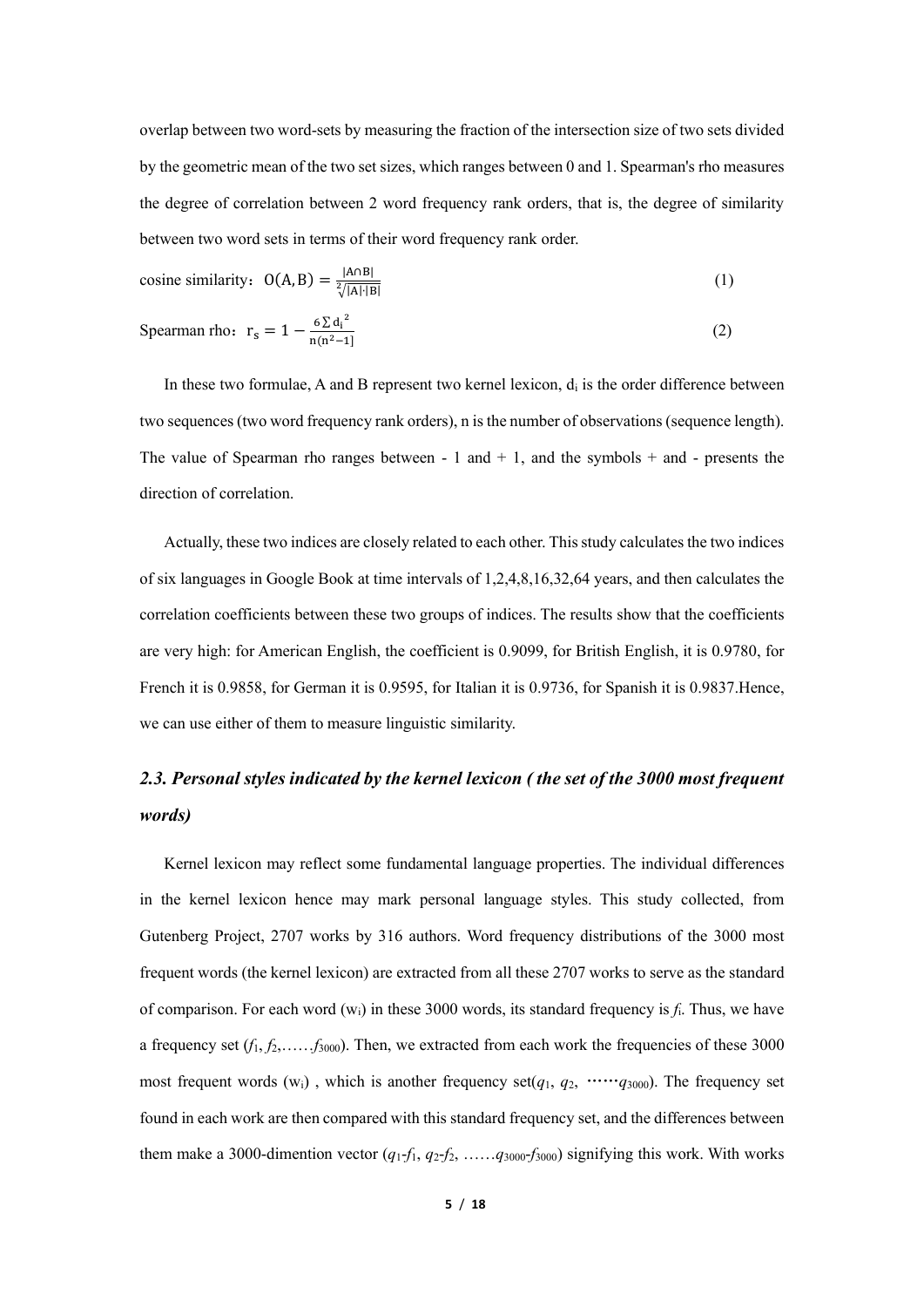of the same author in one group, ANOSIM (Analysis of Similarities) can be carried out to compare differences among authors (between group difference) with differences among works of the same author (in group difference). When ANOSIM yields large R value and small p value, it means that between-group (inter-author) differences are significantly greater than in-group (intra-author) difference, and that vector (*q*1-*f*1, *q*2-*f*2,……*q*3000-*f*3000) can serve as indicators of personal styles.

The analysis method adopted in this study is Analysis of Similarities (ANOSIM), which, unlike ANOVA (Analysis of Variance), does not require the data value distribution to meet specific conditions.

# **3. Results**

#### *3.1. Universal patterns in word frequency distribution across human languages*

About 80 years ago, Zipf reported that the frequency of a word in a text or a text-set is a power-law function of its frequency rank order, with an exponent around -1[36]. To verify the universality of Zipf's law, we investigated into the word frequency distributions in the language materials of 105 languages from Leipzig Corpus, with about 1 million words for each language. The results indicate a universal power-law relation between word frequency and frequency rank, as can be seen in Figure 1. This universal pattern of word frequency distribution may be an inherent property of language, reflecting some fundamental mechanisms of language. What is more, the curves of distributions all present a downward bending, which starts, in English, roughly at the 3000th most frequent word, and the curves are thus divided into two parts (Fig. 1), the upper one consisting of frequently used words, mostly function words, referred to as the "kernel lexicon" [37], the lower part, mostly infrequently used words [37-38].

In fact, the word frequency distributions curves in all these 105 languages universally present similar patterns (Fig. 1), with similar linguistic significance. The curves universally consist of two parts. The upper part of the curve covers mostly function words (i.e. segment 1 in Fig.1) and kernel notional words (i.e. segment 2 in Fig.1), which are either the fundamental syntactic means in sentence organization and comprehension or the fundamental blocks in our knowledge of world and semantic representation. The lower part consists of these infrequent content words. This universal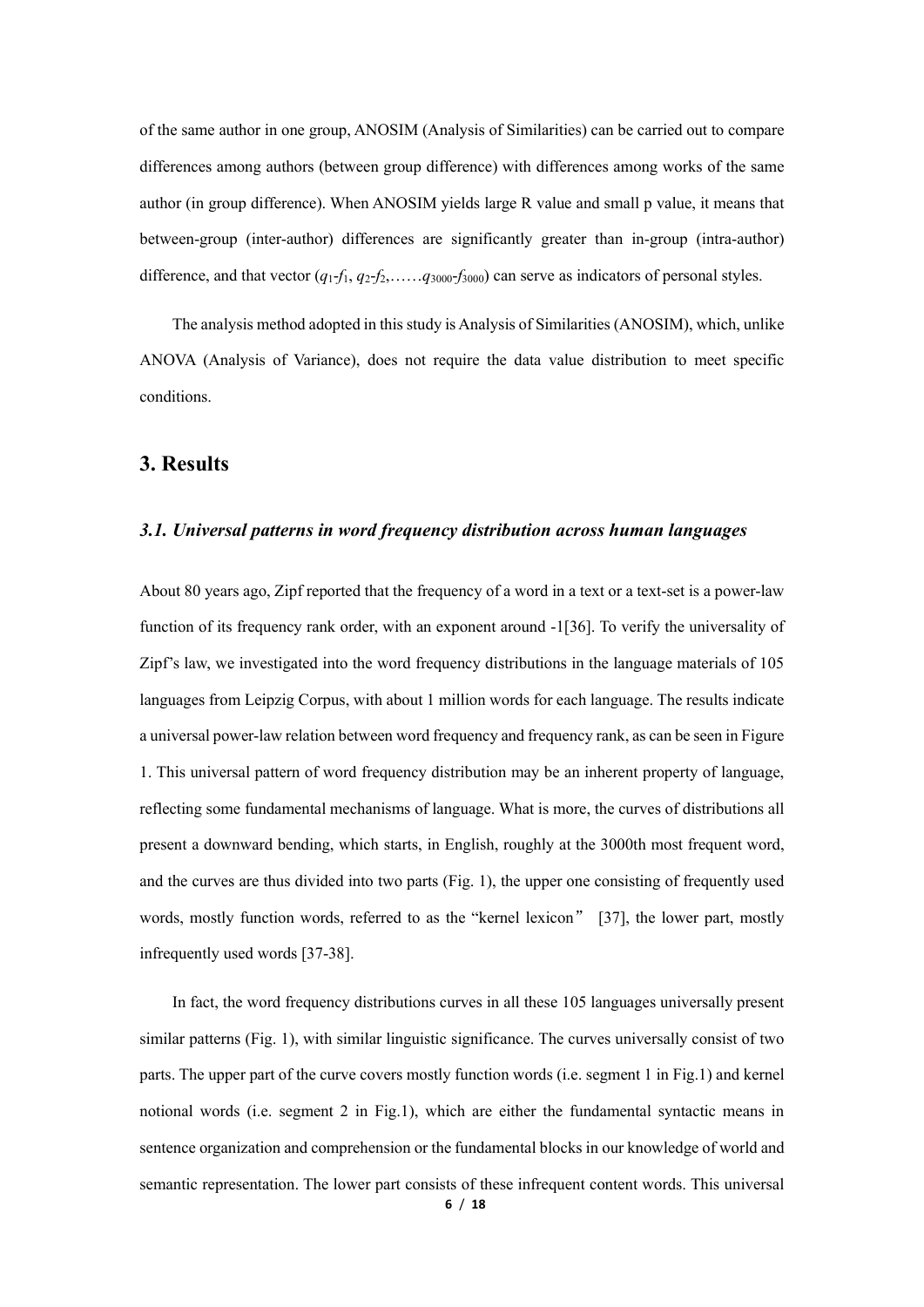pattern of word frequency is probably not a contingent coincidence, but a linguistic universal shaped by fundamental mechanisms like human cognition.

Random languages (monkey typing models) can also present power law distributions of word frequency [39], which, however, differ from those of natural languages in that the power law distributions in random languages usually lack downward bending and present different word length distributions [40].



Fig. 1. Word frequency distributions of 105 languages. For these 105 languages from over 10 language families, the word frequency invariably present similar power law distributions, with the downward bending appearing at roughly similar positions on the curves, In fact, the upper part seems to consist of 2 segments<sup>37</sup>. The first one at the top is largely function words, and the second segment below it, mostly the highly frequent content words generally used across different topics. That is, most words in the upper part are function words and kernel notional words, which are probably more inherent and fundamental in the language, reflecting the mutually shared "mean" the core—of that language, while the words in the lower part are more peripheral, very often motivated by specific topics.

### *3.2. Word Frequency distributions as Indicators of diachronic drift*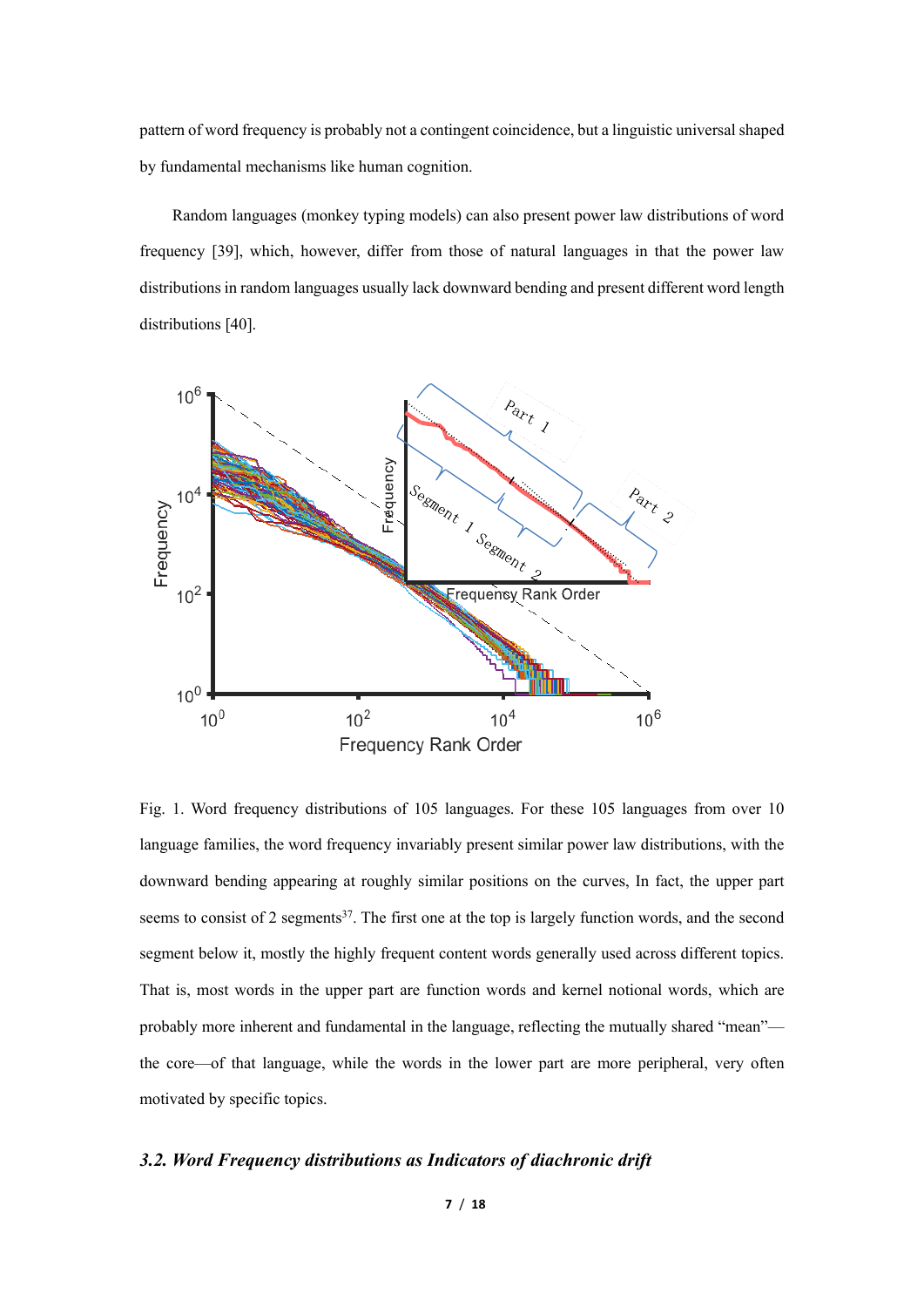Language is always changing. The changes will accumulate over time and eventually lead to significant diachronic differences. Similarly, for language variants in different geographical locations, their differences should also increase over time. If language is a probabilistic system, the gradual diachronic drift should manifest itself in the probability or frequency patterns extracted from language use, that is, the parole. Hence, the present study hypothesized word frequency distributions, which play fundamental roles in language use, may manifest gradual change over time, making an important part of diachronic drift of language.

As can be seen in Figure 1, the curve of word frequency distribution can be roughly divides into two parts at the 3000th most frequent word. In the upper part are those high-frequency words, which make the core of vocabulary, stably used for almost all topics, and in the lower part are the low-frequency words, which are somewhat peripheral, biased toward some specific topics [37]. That is, words in the upper part are probably more inherent and fundamental in the language, reflecting the mutually shared core of that language, while the words in the lower part are more contingent, very often motivated by specific topics. As a result, in comparison with the low-frequency words, the high-frequency core words making the upper part are more suitable for the study of diachronic drift of language because these words and their statistical patterns may reflect the properties of languages.

In this study, the changes in languages are appraised with two indices which measure the changes in this kernel lexicon of 3000 words. The first index is Cosine similarity [41], which measures word set similarity, indicating the degree of similarity (or difference) between two wordsets. Another index is Spearman's rho [41], indicating the degree of similarity (or difference) between two word sets in their word frequency rank order, that is, the degree of similarity in how the words are ordered in terms of their frequencies.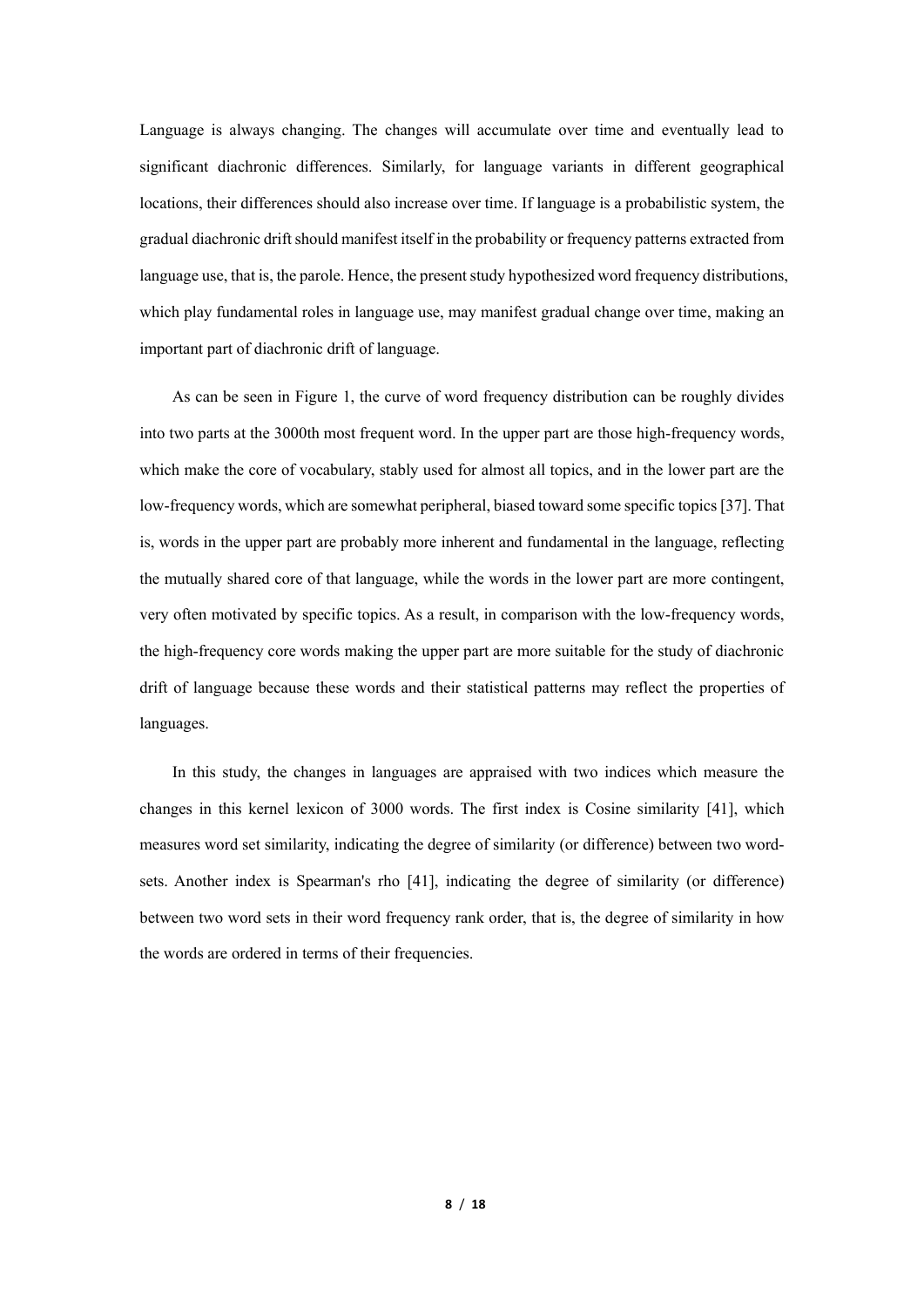The language materials are taken from Google Book Corpora

(https://books.google.com/ngrams), which have about 8 million books published from 1500 to 2009 [42]. For the present study, we select 6 languages in the corpora: American English, British English, French, German, Italian, and Spanish. From the Google n-gram corpora, these two indices of set similarity are extracted to measure the diachronic changes.



Fig. 2. The diachronic changes of the 3000 most frequent words in 6 languages(a), and the diachronic decrease of similarity between British and American English in 150 years(b) (The curves in (b) are smoothed, using a moving average filter with a span of 5). Figure 2a shows gradual diachronic decrease in similarity (cosine similarity) of 3000 high frequency words in six languages over 150 years, at different time intervals. Figure 2b shows the rather gradual diachronic decrease (spanning 150 years) of similarity between American English and British English in terms of the 3000 most frequent words.

The statistical study of 6 languages suggests that the similarity in the kernel lexicon, though stably high during 150 years, gradually drops over time (Fig.2a). To recapitulate, the 3000 most frequent words in each language are relatively stable, with only minor changes, but the changes accumulate over time. The similarity between the two varieties of English in their 3000 most frequent words also tends to decrease slowly (Fig. 2b). These findings suggest that the statistical patterns of word frequency can well reflect diachronic and regional variations of languages, probably making fundamental properties of language.

### *3.3. Personal styles as reflected by word frequency distributions*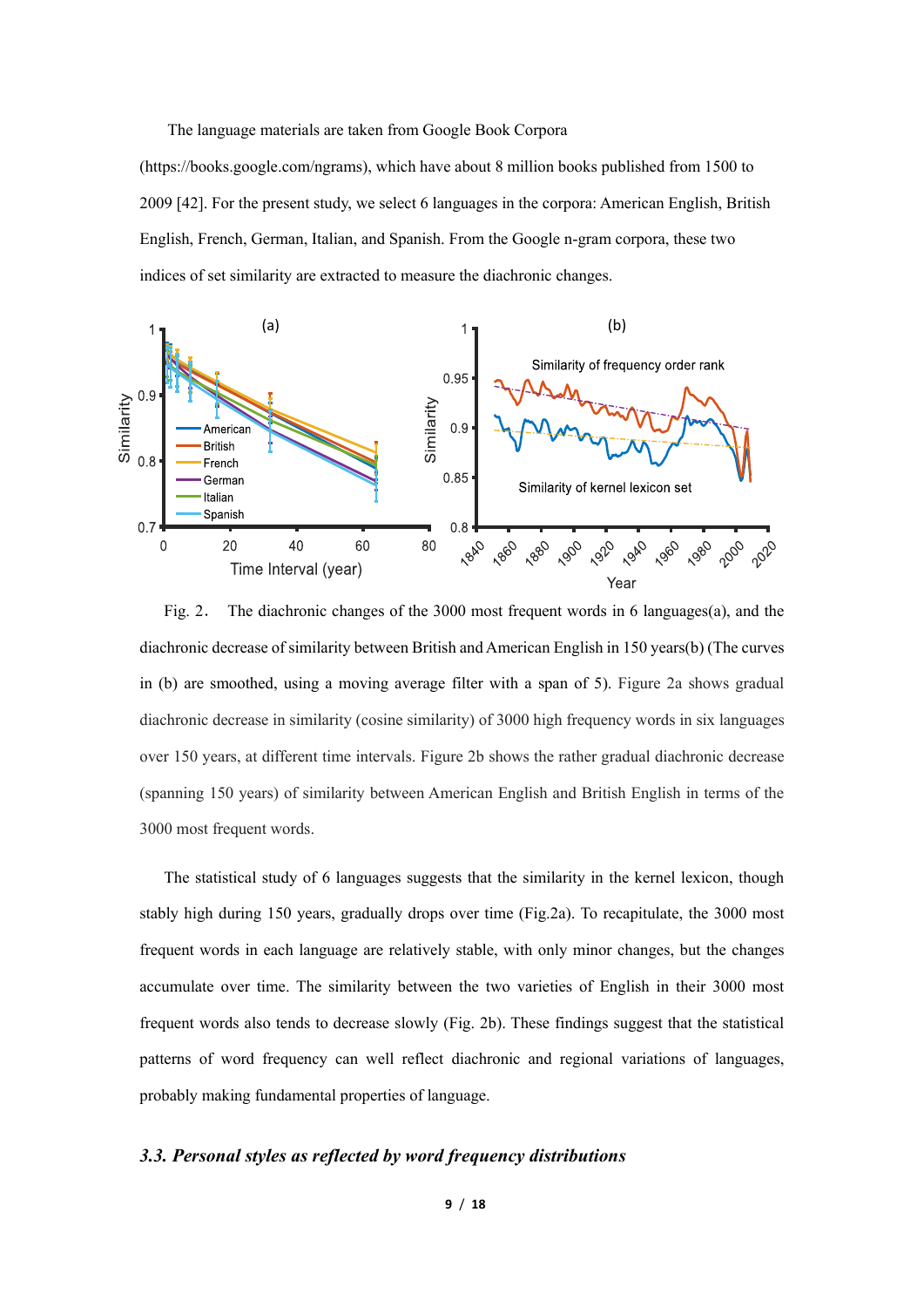There are, apart from diachronic drifts, individual variations in languages, or, different personal styles. If language is a probabilistic system, the personal styles should register themselves in patterns of probability or frequency. In the present study, it may be expected that such individual differences may be found in the frequency distribution of the kernel lexicon. According to Saussure, the autonomous language system is an idealized "mean" of the miscellaneous use of language, and this system is stored in individuals as slightly different copies. The word frequency distribution extracted from the whole speech community is probably a "mean", and the word frequency distribution stored in an individual, which derive from his or her language experience, is a copy of that mean, that is, the overall frequency distribution. But this copy slightly deviates from the mean and differs from one another, and these differences and deviations may mark personal stylistic features. In other words, the linguistic style of a person may lie partly in the differences between his word frequency distribution and that of the entire speech community. To test this possibility, this study collected, from Gutenberg Project, 2707 works by 316 authors born in the 19th century, with at least 3 works from each author. ANOSIM (Analysis of similarities) [43] is used to test whether the inter-author differences are significantly greater than intra-author differences.

As can be seen in Fig. 3, ANOSIM indicated that intra-author language consistency outstrips inter-author consistency: works of different authors present greater differences in word frequency distribution than works of the same author  $[R = 0.9346$  and  $p = 0.0010]$ . In other words, individual deviations from overall word frequency distribution may indicate stylistic differences among authors. This finding suggests that word frequency distributions extracted from language use are probably important indicators of personal stylistic features, and thus cannot be overlooked in stylistics and social linguistics.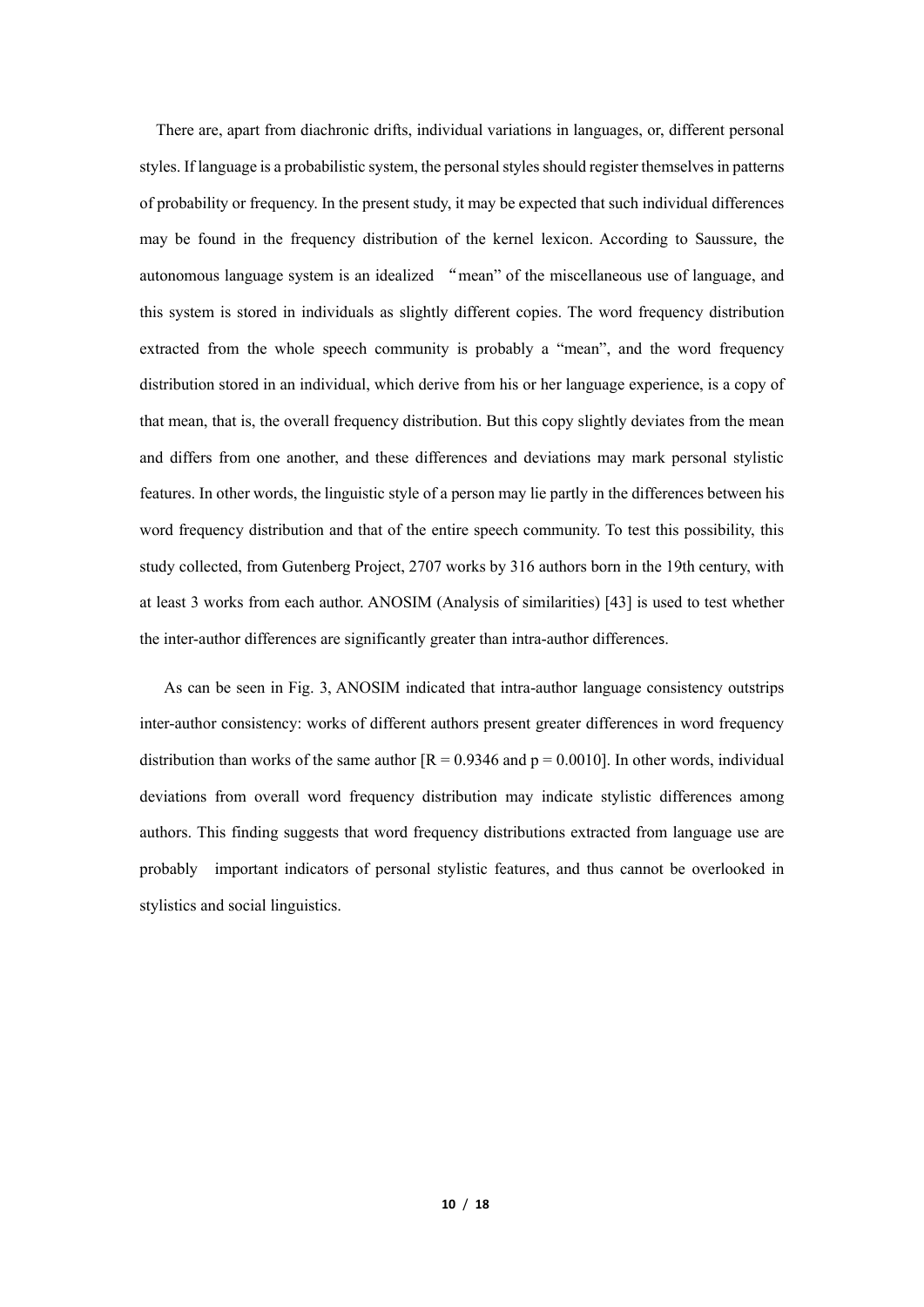

Fig. 3. Intra-author language consistency outstrips inter-author consistency. In the figure is a correlation coefficients matrix of 180 works. The works of the same author are arranged consecutively on X and Y axes, forming intervals marked by numbers representing those authors. The details are available in supplementary materials. In this figure Red points represent high correlation coefficients, which are largely distributed in the squares along the diagonal line of the matrix between authors, that is, the coefficients are much higher among the works of the same author. Here, we choose not to present all 2707 works because that will overcrowd the figure, rendering it unreadable.

### **4. Discussion and Conclusion**

This study shows that word frequencies extracted from language use have some universal statistical patterns, and can capture language variations like diachronic drifts and personal styles.

The languages investigated all present power-law distributions, with the curves universally composed of two parts: the upper one of high-frequency words and the lower one of low-frequency words. In fact, the upper part universally presents two segments respectively composed of function words and basic-category notional words. This pattern of word frequency distribution is probably a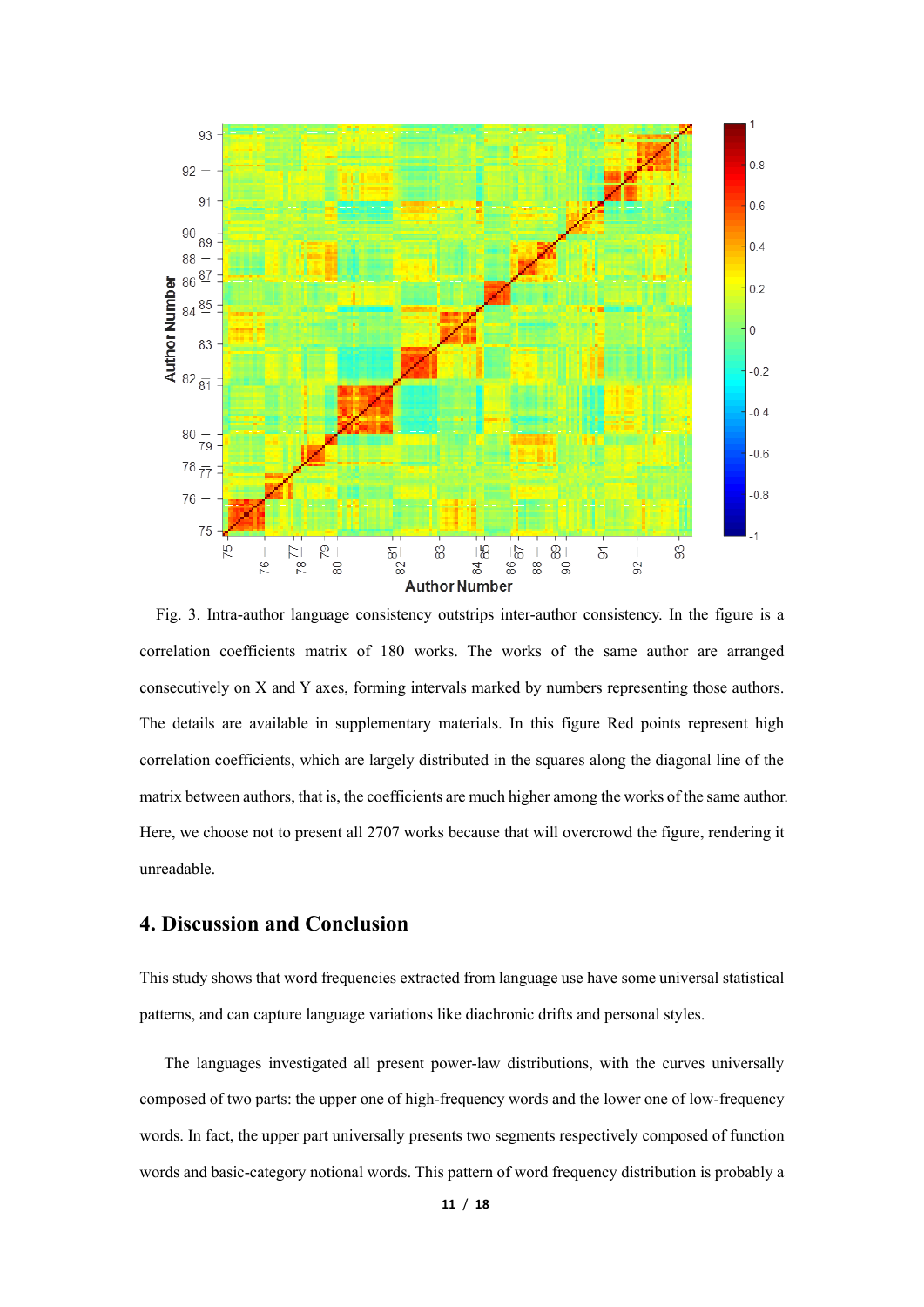fundamental linguistic universal, shaped by the dual-process mechanism of human cognition.

Dual-process model characterizes most high-level human cognitive activities: type-1 process features promptness, automaticity, effortlessness, and freedom from conscious attention, in most cases due to frequent repetition (high frequency); type-2 process, in contrast, features slowness, controlled attention, conscious effort, etc. [44].

The universal pattern of word frequency distribution may have much to do with Type-1 process, which automatizes language comprehension and organization to a considerable degree. The limited number of function words or basic category notional words are highly frequent, and high frequency render them readily accessible, subject to Type-1 processing. These words may form some fundamental templates in language processing or represents some most important blocks of our knowledge that deserve automatic processing. Such a pattern of word frequency distribution is perhaps molded by the common human cognition mechanism under the restriction of principle of least effort: a limited number vital to language are processed automatically owing to their high frequency. Thus, this distribution of word frequency is a linguistic universal, shaped by fundamental common cognitive mechanism and reflecting overall tendency in language use. But it is not a rigid yes/no rule, flexibly allowing for deviations and exceptions at microscopic scales. In the past, such exceptions have afflicted many researchers of language universals, with Greenberg probably as an exception, who introduced probability into language universals based on authentic language data [45].

Diachronic drifts are the key concerns of historical linguistics. Our findings suggest that word frequency distributions may quantitatively present the diachronic drifts of language system. This drift is gradual [46], which may be reflected by the slow change in the kernel words and their frequency distributions. Hence, the diachronic drift of language is a gradual change in the use of language, or rather in the frequency of language use. In the present study, such variations are quantitatively captured and described by the frequency distribution of kernel words. We may well believe that the diachronic drift can also be captured by frequency of other linguistic units or relations. No diachronic change in language is sudden and abrupt: it is always embodied in the change of frequency, or, the probability of use. The change is at first unnoticeably slight, but the slight change may implicitly influence our knowledge of the language, leading to change in the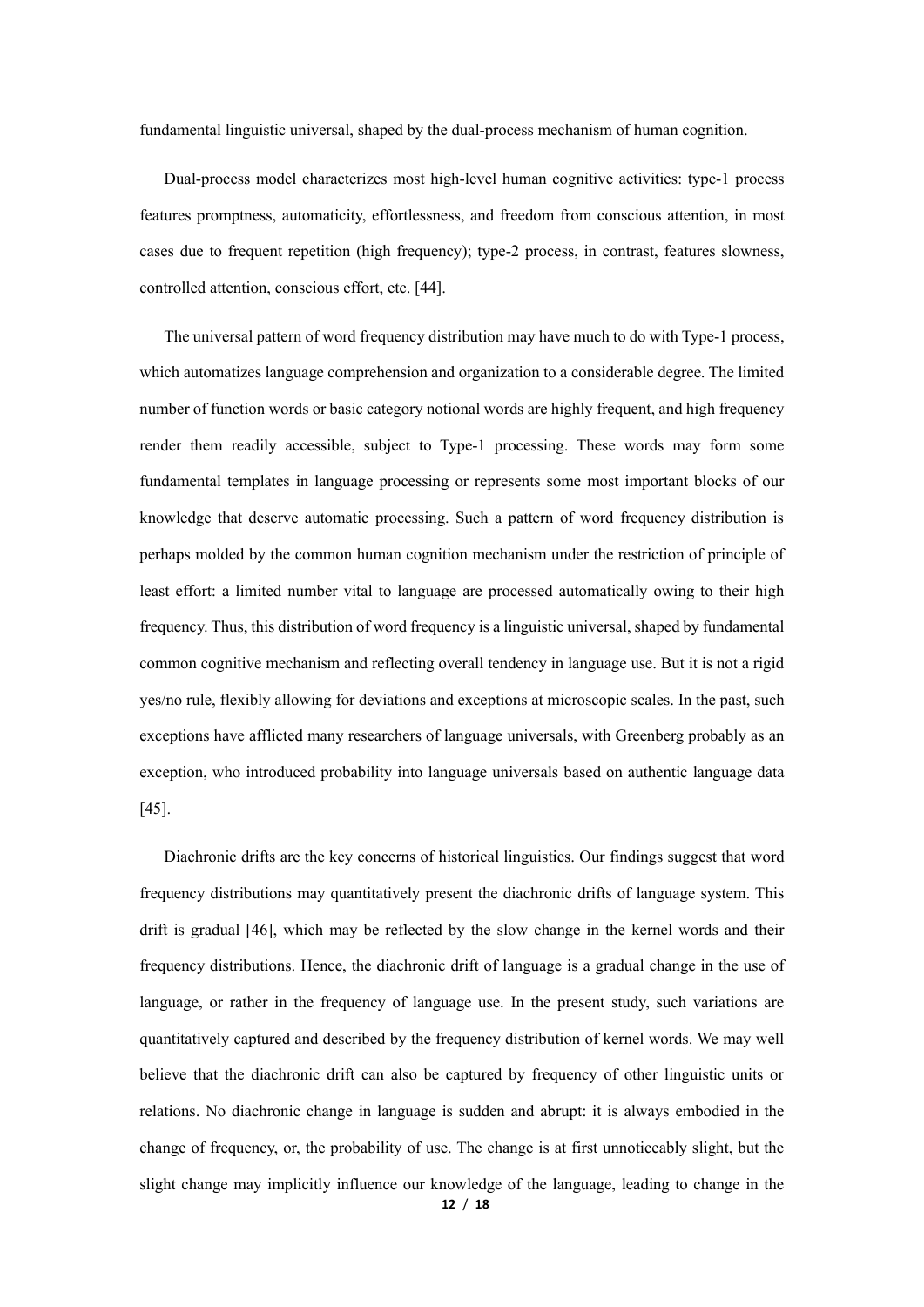probability of use, which, under some conditions, may accumulate, multiply, cause chain reaction, and eventually become much drastic and significant over time. In most cases, rigid rules cannot satisfactorily explain such changes, which can only be found in terms of frequency and probability.

Similarly, the differences among social varieties of language may largely be the differences in frequency and probability, which is also a matter of degree. According to Saussure, langue is an idealized "mean" of the parole in a society, a "mean" replicated in individuals as slightly different copies, owing to different linguistic environments or different verbal habits. These linguistic environments and the verbal habits will decide how frequently or how probably a person will use a linguistic unit or structure, and different environment will lead to different habits, different frequencies or probabilities in language use, which make slight deviations from the "mean". To recap, these slight deviations of individual copies are mostly likely to be differences in frequency of some units or structures, not the differences in those units per se. Otherwise it is impossible for inter-personal communication if person use different linguistic units. So, personal styles probably consist in, to a considerable degree, the differences in frequency and probability of words used by individuals. This is supported by the present study, which indicates that differences in personal styles consist at least partly in the variations in frequency distribution. Such differences are usually matter of degree, beyond the reach of the rules of formal linguistic theories.

The present study confines itself to frequency of words, not involving the frequency or probability of grammatical constructions of word combinations, and thus having little to do with the so called grammaticality. But it is highly probable that the statistical patterns at the syntactic level are also important properties of languages, closely bearing on our judgment of grammaticality, and underlying our production and comprehension of sentences [47]. Anyway, grammaticality is a matter of degree, a matter of probability, somehow based on the frequency of words in language use.

There are increasing studies suggesting that language is a probabilistic system driven by human users [31]. The present one, based on large-scale multiple language data, provides for the first time macroscopic and systemic evidences that human languages are probably probabilistic systems. Languages are by nature probabilistic, and any linguistic theory neglecting statistical patterns in actual use will be divorced from the reality of language, failing to faithfully model the real language, to satisfactorily explain the language processing mechanism of human beings, and eventual to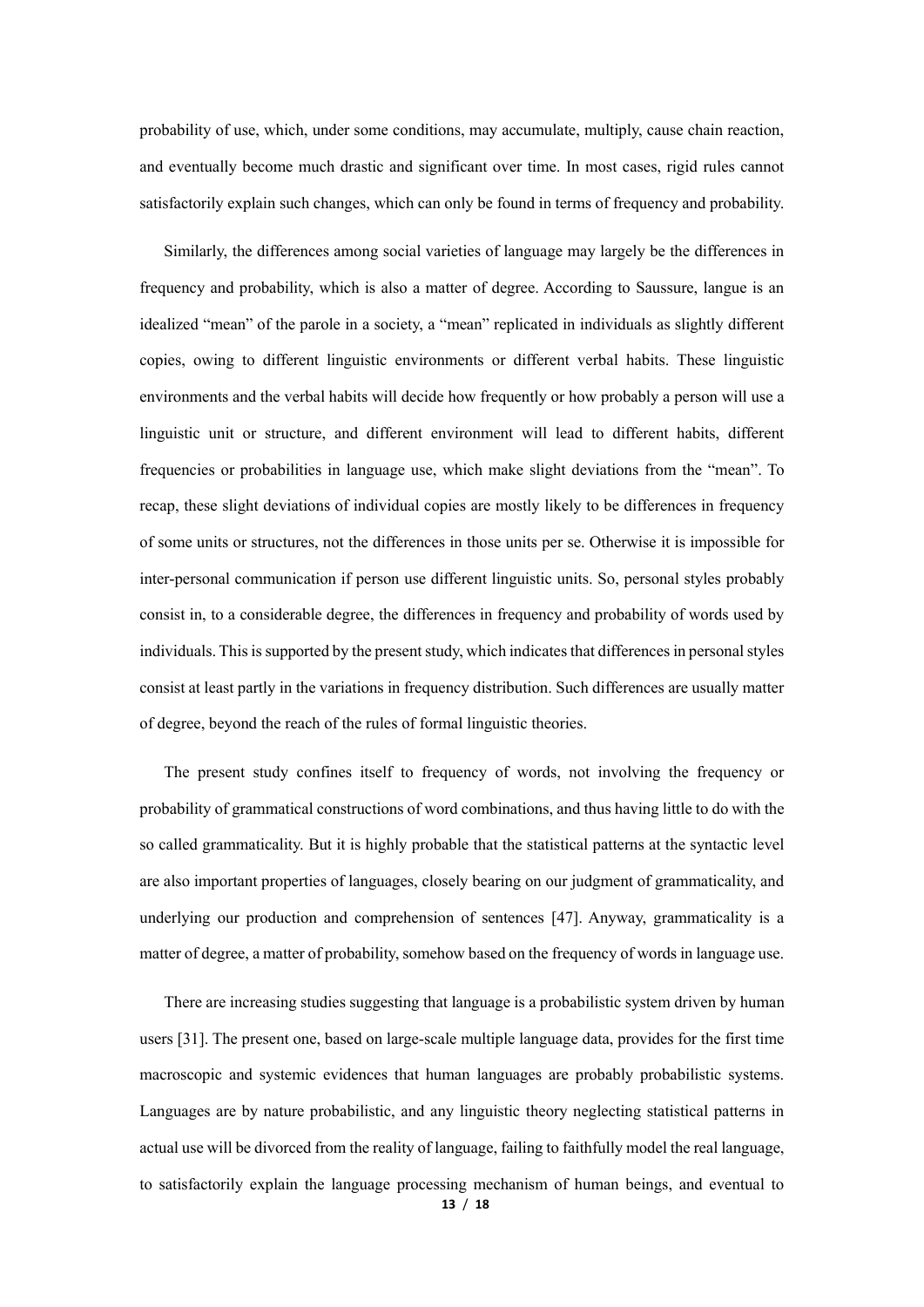effectively unveil the mysteries of human intelligence and knowledge. To model language solely in terms of rules of dichotomy probably neglects many possibilities between YES and NO, providing only an over-simplified sketch of human language. In comparison, the conception that language is a probabilistic system may provide a picture of language with higher resolution. To faithfully model the real language, linguistic theories should pay enough attention to the probabilistic nature of language, and incorporate statistical patterns of human languages. Such theories may provide reliable guide for practical applications like NLP, propel the scientific explorations in linguistics, and more importantly, help unveil the mysteries of human languages and human intelligence.

# **References**

- **[1]** Newmeyer FJ. Language Form and Language Function Cambridge: MIT Press; 1998.
- **[2]** Foley WA. Anthropological Linguistics: An Introduction. Malden: Blackwell Publishers; 1997.
- **[3]** Whorf B. Language, Thought, and Reality: Selected Writings of Benjamin Lee Whorf. Carroll JB, editor. Cambridge: MIT Press; 1956.
- **[4]** Mehler J, Nespor M, Pena M Why is language unique to humans? In: Pomerantz J, editor. Topics in Integrative Neuroscience: From Cells to Cognition. Cambridge: Cambridge University Press; 2008, p. 206-237.
- **[5]** [Scott-Phillips](http://adsabs.harvard.edu/cgi-bin/author_form?author=Scott-Phillips,+T&fullauthor=Scott-Phillips,%20Thomas%20C.&charset=UTF-8&db_key=PRE) TC, [Blythe](http://adsabs.harvard.edu/cgi-bin/author_form?author=Blythe,+R&fullauthor=Blythe,%20Richard%20A.&charset=UTF-8&db_key=PRE) RA. Why is combinatorial communication rare in the natural world, and why is language an exception to this trend? J R Soc Interface 2013; 10(88); https://doi.org/10.1098/rsif.2013.0520.
- **[6]** Jakobson R. Preliminaries to speech analysis: the distinctive features and their correlates. 2nd ed. Cambridge: MIT Press; 1963.

**14** / **18**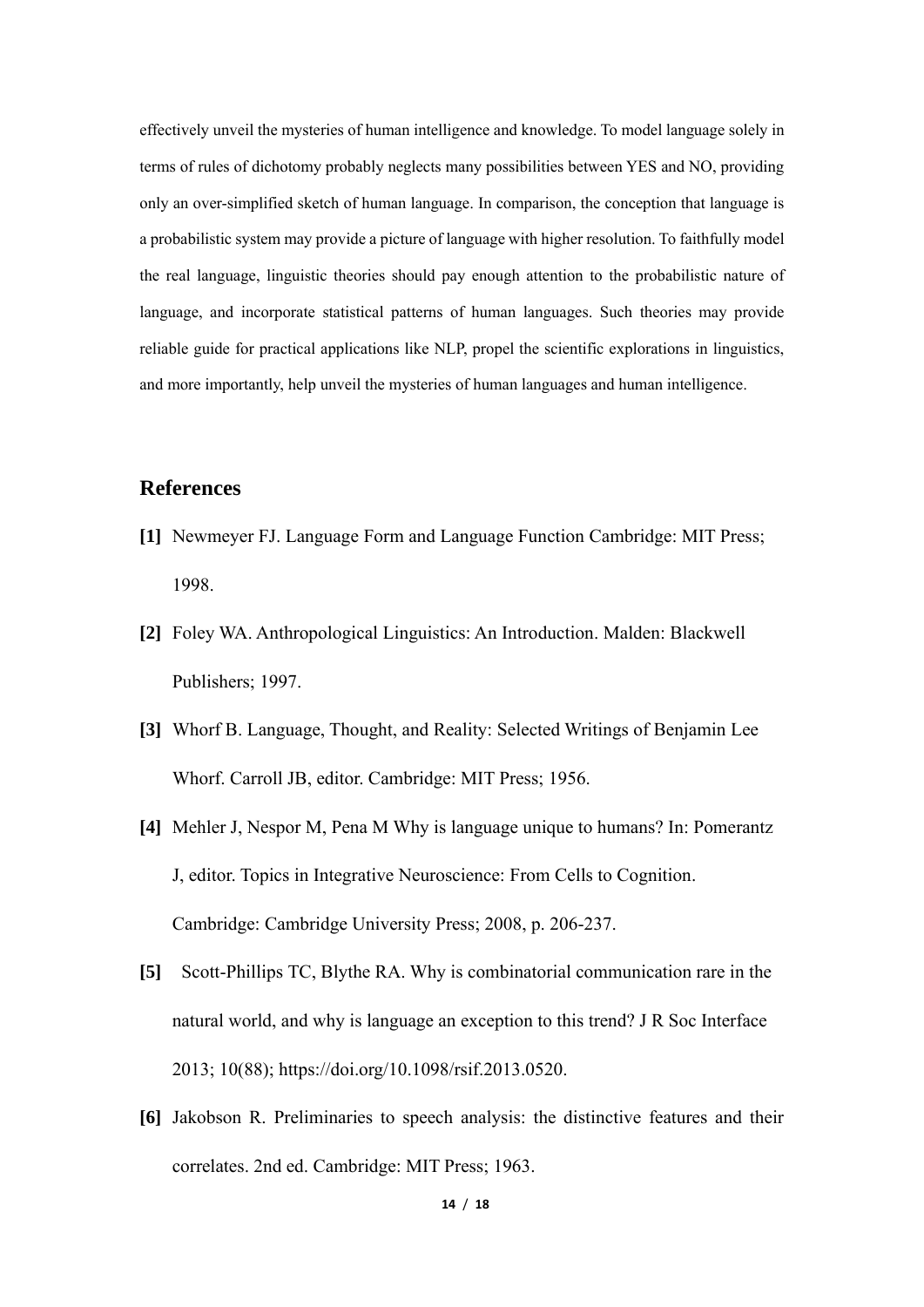- **[7]** Firth JR. Papers in linguistics. 1934-1951. London: Oxford University Press; 1957.
- **[8]** Chomsky N. Aspects of the theory of syntax. Cambridge: MIT Press; 1965.
- **[9]** Bar-Hillel Y. The Present Status of Automatic Translation of Languages. Adv Comput 1960; 1: 91-163.
- **[10]** Saussure F. Course in General Linguistics. La Salle: Open Court, 1983.
- **[11]** Bresnan J. "Linguistics: The Garden and the Bush." Write-up of ACL Lifetime Achievement Award acceptance speech for 2016. Comput Linguist 2016; 42(4): 599-617.
- **[12]** Bates MModels of natural language understanding. PNAS 1995; 92 (22): 9977–9982.
- **[13]** Gries S, Ellis NC. Statistical measures for Usage-based linguistics. Lang Learn 2015; 65: 228-255.
- **[14]** Pagel M, Atkinson QD, Meade A. Frequency of word-use predicts rates of lexical evolution throughout Indo-European history. Nature 2007; 449: 717–720.
- **[15]** Bybee JL. Language Change (Cambridge University Press, Cambridge,).
- **[16]** MacDonald MC, et al. Lexical nature of syntactic ambiguity resolution. Psychol Rev 2 1994; 191: 676–703.
- **[17]** Jurafsky D. A probabilistic model of lexical and syntactic access and disambiguation. Cogn Sci 1996; 20: 137–194.
- **[18]** Ellis NC. Frequency effects in language processing. Stud Second Lang Acquis 2002; 24: 143–88.
- **[19]** Howes D. On the relation between the intelligibility and frequency of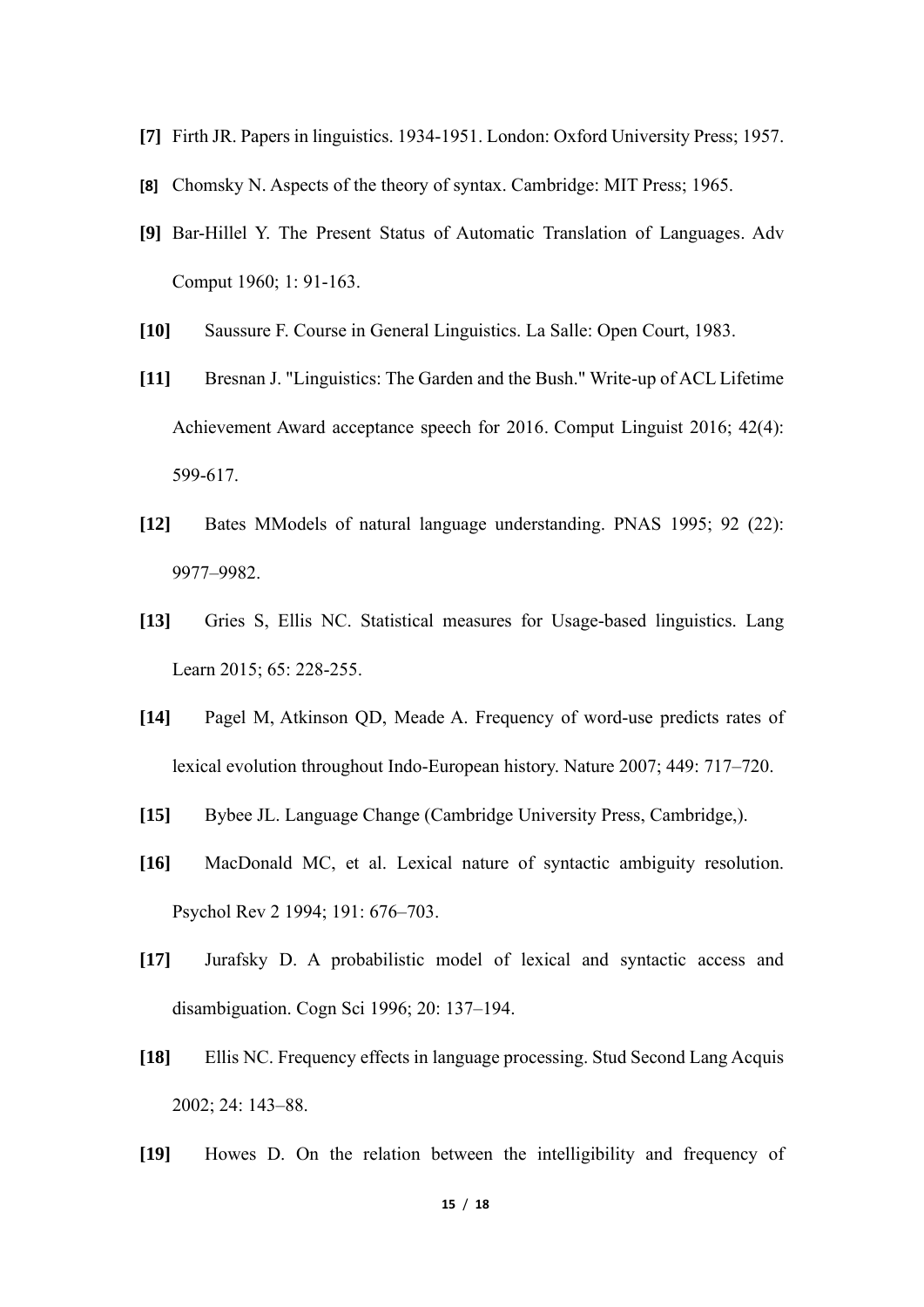occurrence of English words. J Acoust Soc Am 1957; 29: 296–305.

- **[20]** Savin HB. Word-frequency effects and errors in the perception of speech. J Acoust Soc Am 1963; 35: 200–6.
- **[21]** Theakston AL, Lieven EM, Pine JM, Rowland CF. The acquisition of auxiliary syntax: BE and HAVE. Cogn Linguist 2005; 16: 247–77.
- **[22]** Bybee J, Hopper P (Eds.). Frequency and the emergence of linguistic structure. Amsterdam: John Benjamins; 2001.
- **[23]** Diessel H. Frequency effects in language acquisition, language use, and diachronic change. New Ideas Psychol 2007; 25(2): 108-127.
- **[24]** Hulme C, Roodenrys S, Schweickert R, Brown GA, Martin M, Stuart G. Wordfrequency effects on short-term memory tasks: evidence for a redintegration process in immediate serial recall. J Exp Psychol -Learn Mem Cogn 1997; 23: 1217–32.
- **[25]** Balota DA, Cortese MJ, Sergent-Marshall SD, Spieler DH, Yap MJ. Visual word recognition of single-syllable words. J. Exp. Psychol.-Gen 2004; 133: 283– 316.
- **[26]** Tagliamonte S, D'Arce A. Frequency and variation in the community grammar: tracking a new change through the generations. Lang Var Chang 2007; 19: 199- 217.
- **[27]** Bach E, Harms RT (Eds.). Universals in linguistic theory New York: Holt, Rinehart and Winston; 1968.
- **[28]** Greenberg JH (Ed.) Universals of languages. Cambridge: MIT Press; 1963.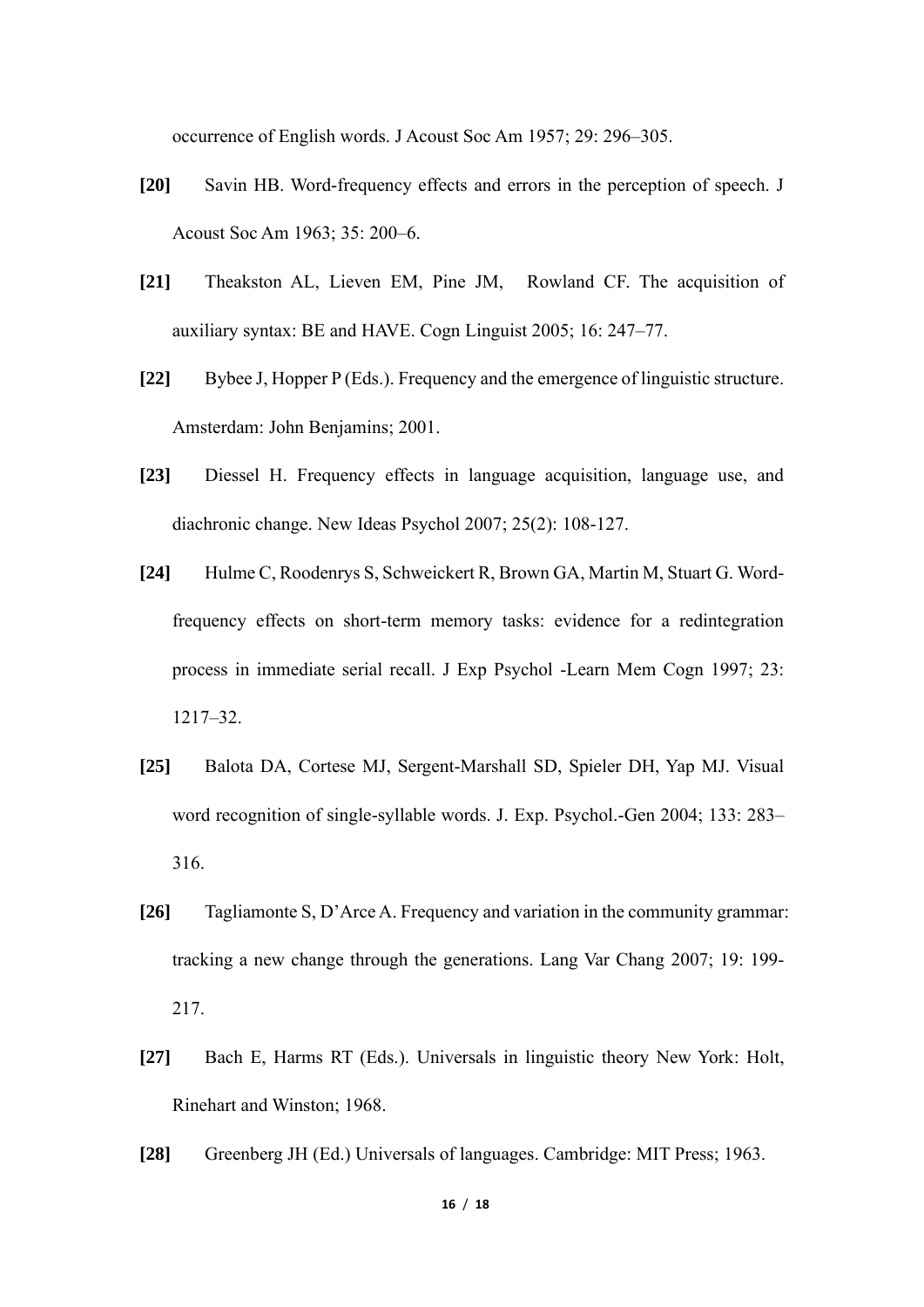- **[29]** Greenhill SJ, Wu C-H, Hua X, Dunn M, Levinson SC, Gray RD. Evolutionary dynamics of language systems. Proc. Natl. Acad. Sci. U.S.A. 2017; 114 (42): E8822-E8829.
- **[30]** Labov W. Field Methods of the Project in Linguistic Change and Variation. In: Baugh J, Sherzer J, editors. Language in Use: Readings in Sociolinguistics. Englewood Cliffs: Prentice-Hall; 1984, p.28-53.
- **[31]** Liu HT. Language as a human-driven complex adaptive system. Phys Life Rev 2018; https://doi.org/10.1016/j.plrev.2018.06.006.
- **[32]** Bod R, Hay J, Jannedy S. Probabilistic Linguistics. Boston: MIT Press; 2003.
- **[33]** Leipzig Corpora Collection. http://wortschatz.uni-leipzig.de/en/download, 2007.
- **[34]** Google Books Ngram. Viewer http://storage.googleapis.com/books/ngrams/books/datasetsv2.html, 2012.
- **[35]** Project Gutenberg. https://www.gutenberg.org/, 2014.
- **[36]** Zipf GK. Selected studies of the principle of relative frequency in language. Cambridge: Harvard Univ. Press; 1932.
- **[37]** Ferrer i Cancho R, Solé RV. Two regimes in the frequency of words and the origins of complex lexicons: Zipf's law revisited. J Quant Linguist 2001; 8(3): 165-173.
- **[38]** Petersen AM, Tenenbaum JN, Havlin S, Stanley HE, Percb M. Languages cool as they expand: Allometric scaling and the decreasing need for new words. Sci Rep 2012; 2: 943.